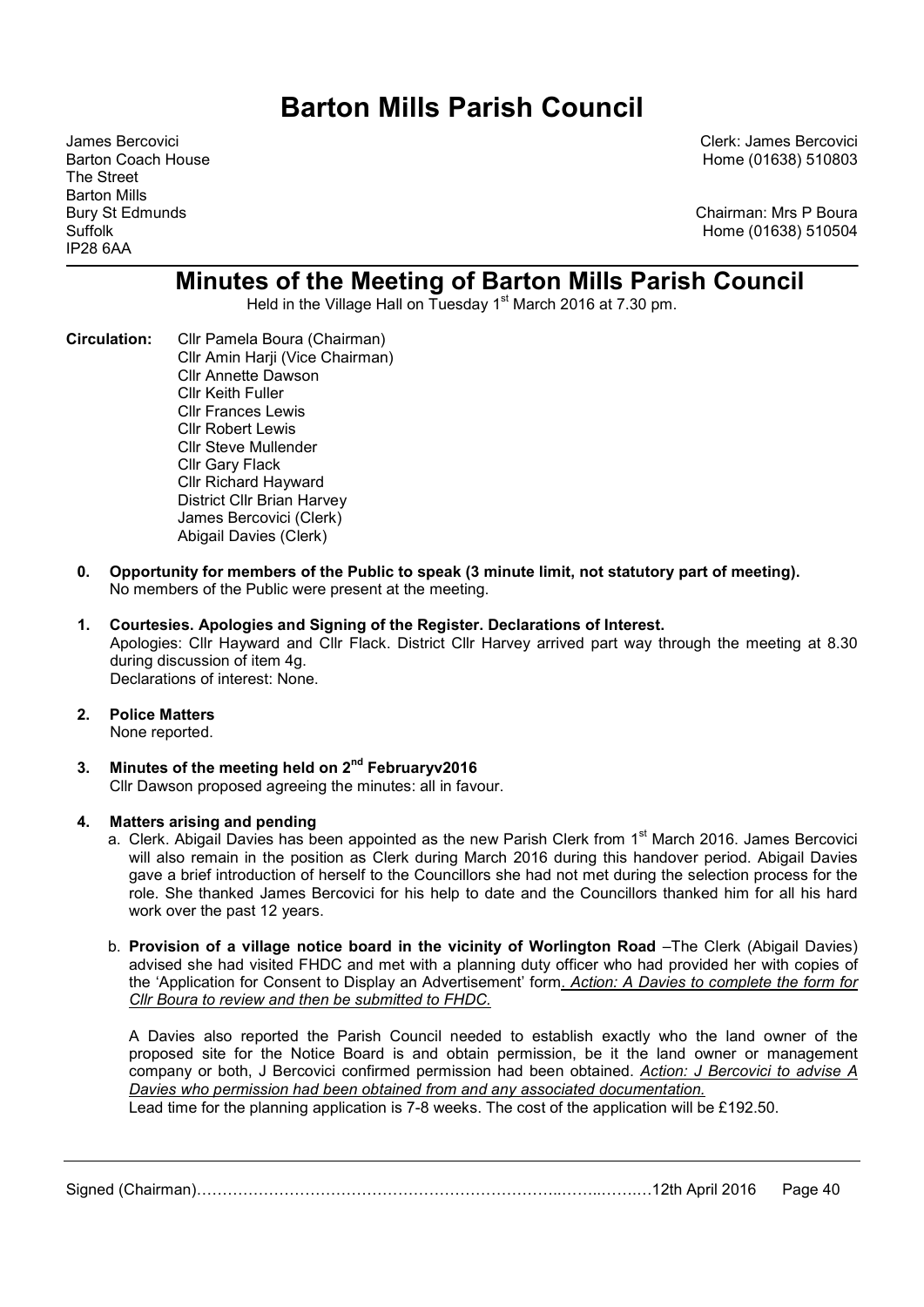c. Footpath to Mildenhall. Update on funding. The Clerk (J Bercovici) advised that he had tried several sources including Rural Initiative Grants Scheme (available only in St Edmundsbury), the West Suffolk Community Chest (awaiting response), the Rotary Club (need to be a member), Lions Club (awaiting response) and the manager of Sainsbury. Sainsbury reported they had no monies in this year's budget to assist in funding. It was discussed if Sainsbury could be approached again regarding a possible funding from next year's budget. The clerk has also contacted Mildenhall PC. Cllr R Lewis suggested applying for a s106 grant.Action: J Bercovici to provide A Davies with a comprehensive list of organisations who have been approached for funding and their responses by  $19<sup>th</sup>$  March 2016.

The general condition of the path was discussed as areas of the footpath are quite waterlogged at present. Cllr Boura expressed the view that the footpath was wet during the winter months and during periods of significant rainfall but dry in the summer months. Cllrs R Lewis and Cllr Mullender confirmed the responsibility for the drainage of the water meadows is shared between The Wildlife Trust and The Environment Agency. Possible causes of flooding are; leaks in the river bank, the outflow from the valve in the field, the outflow to the Gas Pool and potential blockages in the final section of pipe being only 4 inches wide.

d. The Queen's 90<sup>th</sup> birthday. Update: This event will take place on the afternoon of 12<sup>th</sup> June 2016, exact timings yet to be confirmed. It was proposed and agreed a 'Working Group' should be formed to meet regularly and organise this event, reporting to the Parish Council. It is hoped this 'Working Group' will take the form of both PC members and members of the Parish. The first meeting of this 'Working Group' will be held on 15<sup>th</sup> March 2016 at 7pm at the Church Room. (Cllr Boura to confirm booking of the Church Room.) Action: A Davies to produce a poster to display across the village to inform the residents of the Parish of the planned meeting/event and request for volunteers to form the Working Group and/or help in general with the event. Anyone willing could they please attend the 1<sup>st</sup>meeting. Cllr Boura to approve the poster and locations for its display. Cllr R Lewis kindly offered to laminate the poster. Ideally the posters need to be on display from  $7<sup>th</sup>$  March 2016.

Volunteers to date to form the Working Group are; Cllr F Lewis, Cllr Harji, Cllr Hayward and The Clerk A Davies. Cllr Boura and Cllr Dawson will also attend the first meeting but are not able to be present on 12<sup>th</sup> June.

The current budget for the event is £1,000. £500 from BMPC and up to £500 grant from FHDC. Action: J Bercovici to produce and provide District Cllr Harvey asap with a budget to secure the funding.

It was proposed by Cllr Boura for a marquee to be hired for the event at cost of £295: all in favour. Cllr Dawson said she had received an offer from Emma Beardsmore and her band to play free of charge. The provision of any PA equipment will need to be established. The proposed picnic area was also discussed and it was suggested that this would be best situated adjacent to the existing picnic bench near the play area. Cllr Boura said that she would find out if Peter Cumber would be able to install the new picnic benches.

- e. 30mph flashing sign. Cllr Hayward has been in contact with regard to the Worlington scheme but the organiser was handing over to someone else so everything is on hold. The preference of the meeting was to pursue the S.I.D. option as previously discussed. The Clerk (J Bercovici) reported the Worlington flashing sign has been damaged and reported Cllr Hayward would be looking further into the possibility of pairing with Worlington for a new flashing sign.
- f. Defibrillator. Update: The Clerk (J Bercovici) confirmed that the free supply of defibrillators is exhausted and no longer available. Cllr R Lewis confirmed one quarter of the proceeds from The Solstice event will be donated to this project and Cllr Boura said she would hold a coffee morning in May.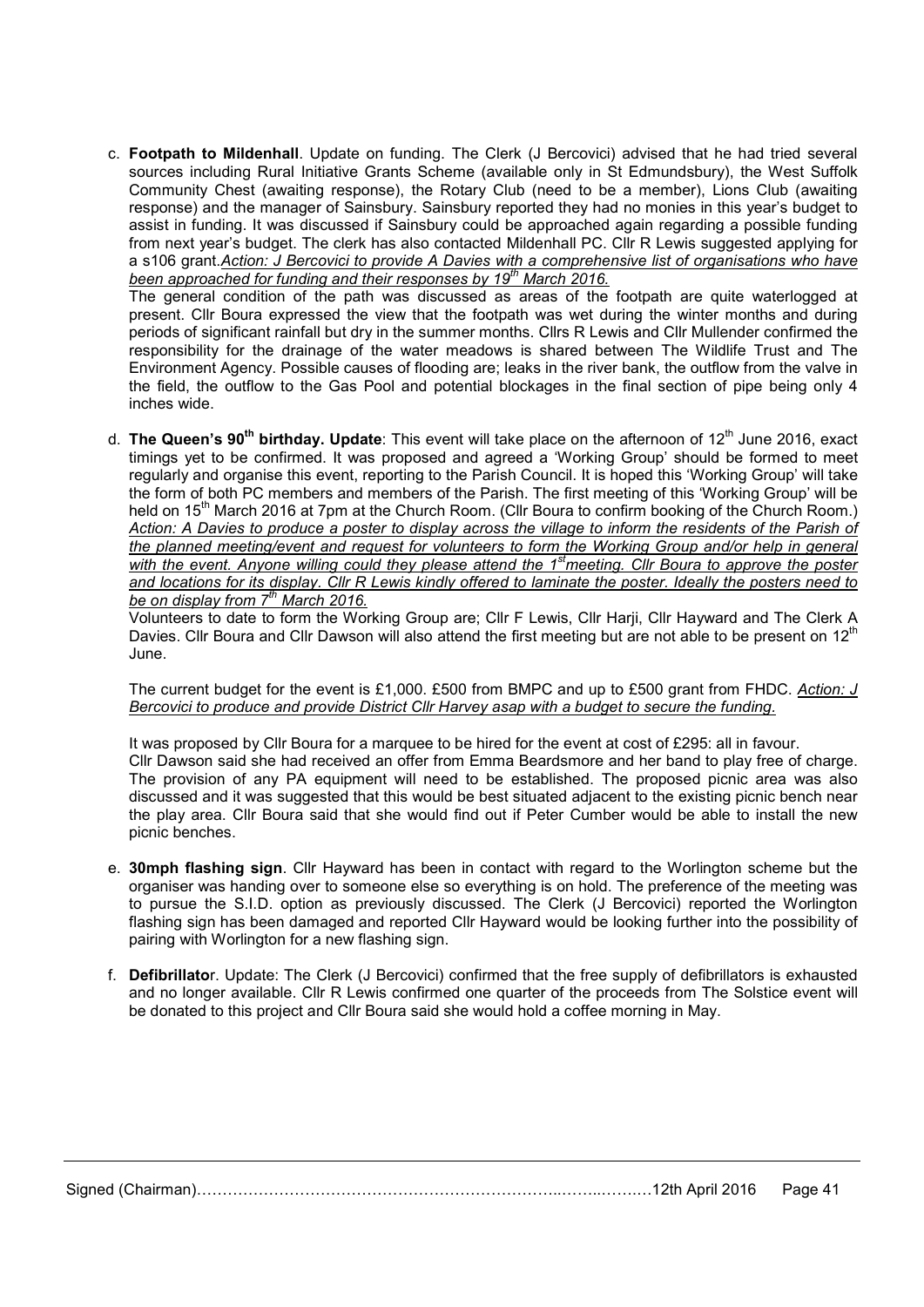g. Football coaching. At half term, 10 children attended on Monday and 16 on Friday and the coaches felt that the sessions had been a success. Parents expressed gratitude that activities had been arranged for half-term week.

There is funding for 4 further sessions. It was proposed and agreed these sessions should be booked as 2 sessions during the second week of the Easter school holidays and 2 sessions during the May half-term school holiday. Action: Cllr Fuller to confirm the availability of the dates for the next proposed sessions. District Cllr Harvey stated any positive feedback regarding the event would be gratefully received. The Clerk (A Davies) suggested obtaining the contact email addresses of the parents of children who attended to request they send feedback after the future planned sessions.

- h. Creation of a "Bee World" on the edge of the playing field. Nothing further has yet been heard from FOE but David Green has scraped the vegetation off 50m2 along the edge of the field. Cllr Boura will follow this up.
- i. Spring Clean. Arrangements are in hand for 5 March and all helpers will be very welcome. David Bliss has offered to clean all the information boards on a regular basis (every 3 months) and has done this in the last few days. Cllr Boura has liaised with Sue Syvret from Mildenhall PC. The areas which are hard to clear up due to their locality and difficulty to access were discussed. After the Spring Clean a' Thank you' will be published in the Barton Miller to all those who helped.
- i. Fiveways Farm. The Clerk (J Bercovici) has been advised that the Possession Order was granted in 2015 but was subject to several appeals, which were eventually defeated. He has been told that this is a very complex case and as it is still in a legal process. However, he has received confirmation that the land is owned by FHDC and Highways England. Cllr R Lewis highlighted fencing and a memorial to the occupier's deceased wife had been erected without permission over the previous weekend and this was a safety hazard as a distraction to motorists. He also stated there had been criticism of the PC on social media regarding this issue. District Cllr Harvey stated he would make enquires into exactly who owned which areas of the land being occupied. Action: It was agreed for the Clerk (A Davies) to draft a letter to the Chief Executive of FHDC regarding exactly what action had and was going to be taken regarding this issue and any eviction proceedings and request a formal response from the Chief Executive for presentation at the next BMPC meeting.
- k. Housing needs. It has been suggested that Barton Mills could embark on a new project of affordable housing. The Clerk has contacted Forest Heath DC for advice and is awaiting the relevant officer's contact. Action: The Clerk (J Bercovici) to pursue this with FHDC.
- l. Street lighting problem lights. Cllr Boura advised:
	- The knocked over light at the junction of Worlington Road and Station Road is owned by Suffolk County Council and a replacement has been ordered.
	- Light 64 in The Street SCC have a new contractor who have reported they do not have the equipment to repair this light.

Action: Cllr Boura will ensure that any further replacement folding lights meet the SCC specification and the clerk (James Bercovici) will look into the possibility of having a separate contract with Pearce and Kemp for the maintenance of the 4 existing lights with this problem.

- Street light outside the Vicarage is a G39, Cllr F Lewis to liaise with the church regarding it being moved.
- Street light on Station Road requires the ivy to be removed. Cllr Boura to obtain a quote.
- Street Light in Bell Lane the control box needs replacing, again Cllr Boura to obtain a quote.
- Replacing the light that was previously removed from Grange Lane, again Cllr Boura will obtain a quote.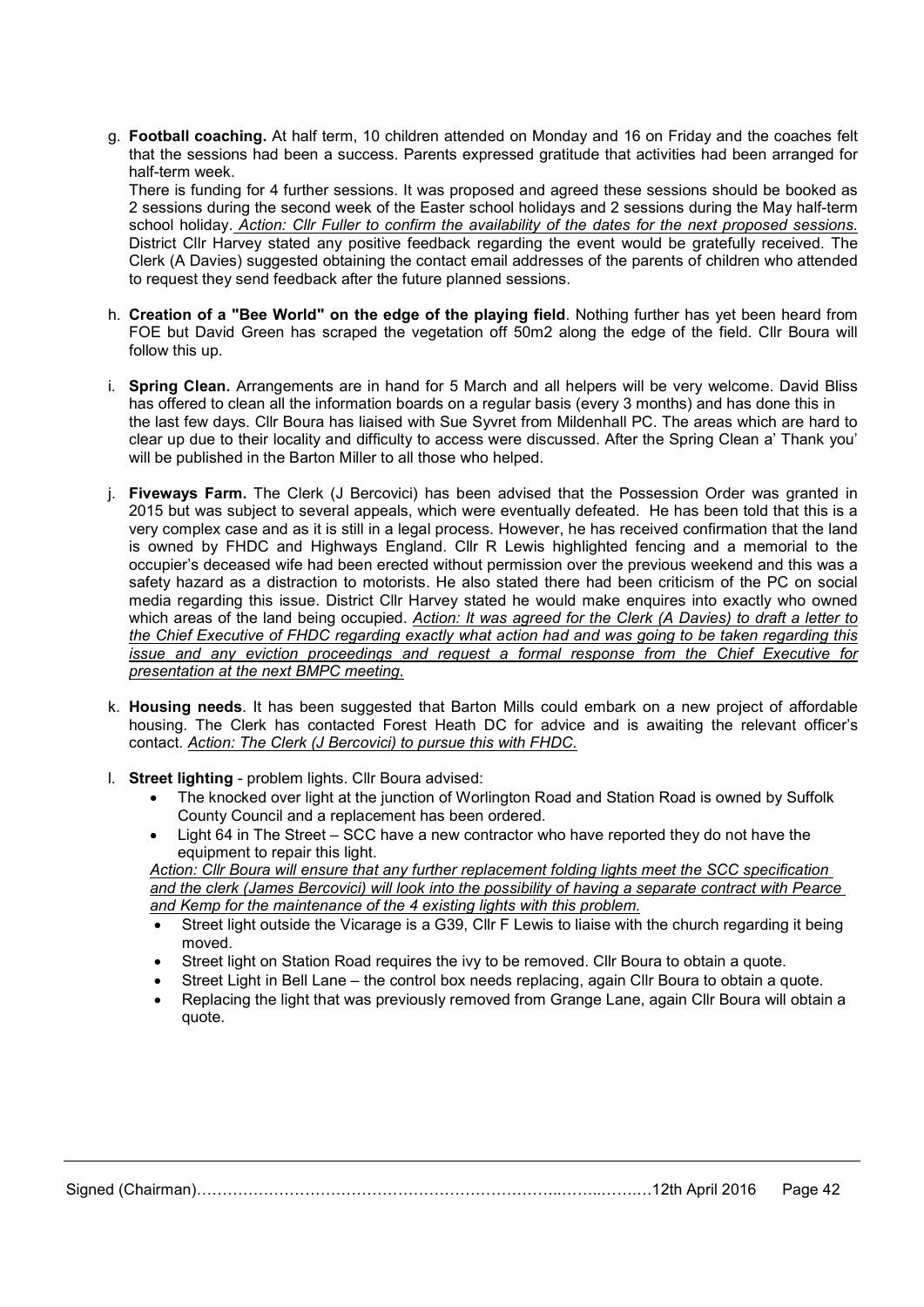- m. Land adjacent to 56 Church Lane: A resident has raised concerns about this "amenity area". Cllr Boura reported that the present occupants seemed to have adopted the land for their own use although the land belongs to FHDC. The Clerk (J Bercovici) has reported this.
- n. Play equipment. The cycle ramps have been removed and the platform on the climbing frame has been replaced.
- o. Annual Parish Meeting on 20<sup>th</sup> April 2016. Proposed topics include the proposed new settlement boundary, 90<sup>th</sup> Birthday Celebrations, the defibrillator and social housing. It was agreed to invite a speaker from the planning department.
- p. Solstice. Cllr R Lewis has applied, as promoter of the event, for road closure of Bell Lane from 6am on Saturday 18<sup>th</sup> June to 5am on Sunday 19<sup>th</sup> June and for a small section of the Street at the end of Bell Lane on 18<sup>th</sup> June from 1pm to midnight. Formal notification of authorities will take place

# 5. Reports from the District and County Councillors

District Cllr Harvey gave apologies on behalf of Cllr Waters who was attending a Devolution meeting in London.

Cllr Harvey reaffirmed the request for a locality budget towards the 90th Birthday Celebrations to be submitted to him asap to secure up to £500 funding.

#### 6. Finance - Standard Payments for approval (inc. VAT)

- a. £309.60 Clerk's net salary (February 2016) chq. 1390
- b. £77.40 HMRC (PAYE February 2016) chq.
- c. £22.72 Clerk's expenses (February 2016) chq. 1390

Cllr Harji proposed agreeing all payments

### Special Payments for approval (inc. VAT)

- d. £400 Dave Green (field work) chq. 1391
- e. £221 Sporting 87 Educational Trust (football coaching) chq. 1392
- f. £124.70 Euroffice (Barton Miller paper, payable to the Clerk) chq. 1390
- g. £354 First Choice Marquee Hire chq. 1393

Cllr Harji proposed agreeing all payments; All in favour except Cllr F Lewis (abstained).

#### **Other**

- h. Grant to Suffolk Accident and Rescue. Cllr Dawson proposed a grant of £110; all in favour.
- i. Bank Account. Change of Signatories it was agreed for all Parish Councillors to be added as signatories and Abigail Davies to be added. The outgoing Clerk and any signatories on the mandate who no longer are councillors should be removed and the bank mandate updated as detailed above.

#### 7. Planning.

Note - ITALICS: Parish Council comments passed to Forest Heath DC. Bold: Forest Heath DC decision

#### General and for consideration:

a. DC/16/0242/FUL Belle Vue Newmarket Road Barton Mills Suffolk IP28 6BJPlanning Application - (i) Conversion of existing outbuilding to annex (ii) Single storey extensions to existing barn conversion as approved under DC/15/1402/PMBPA. Cllr Dawson commented that no public objections had been made on the website and this was an extension to an existing building. Cllr Dawson proposed no objection: all in favour.